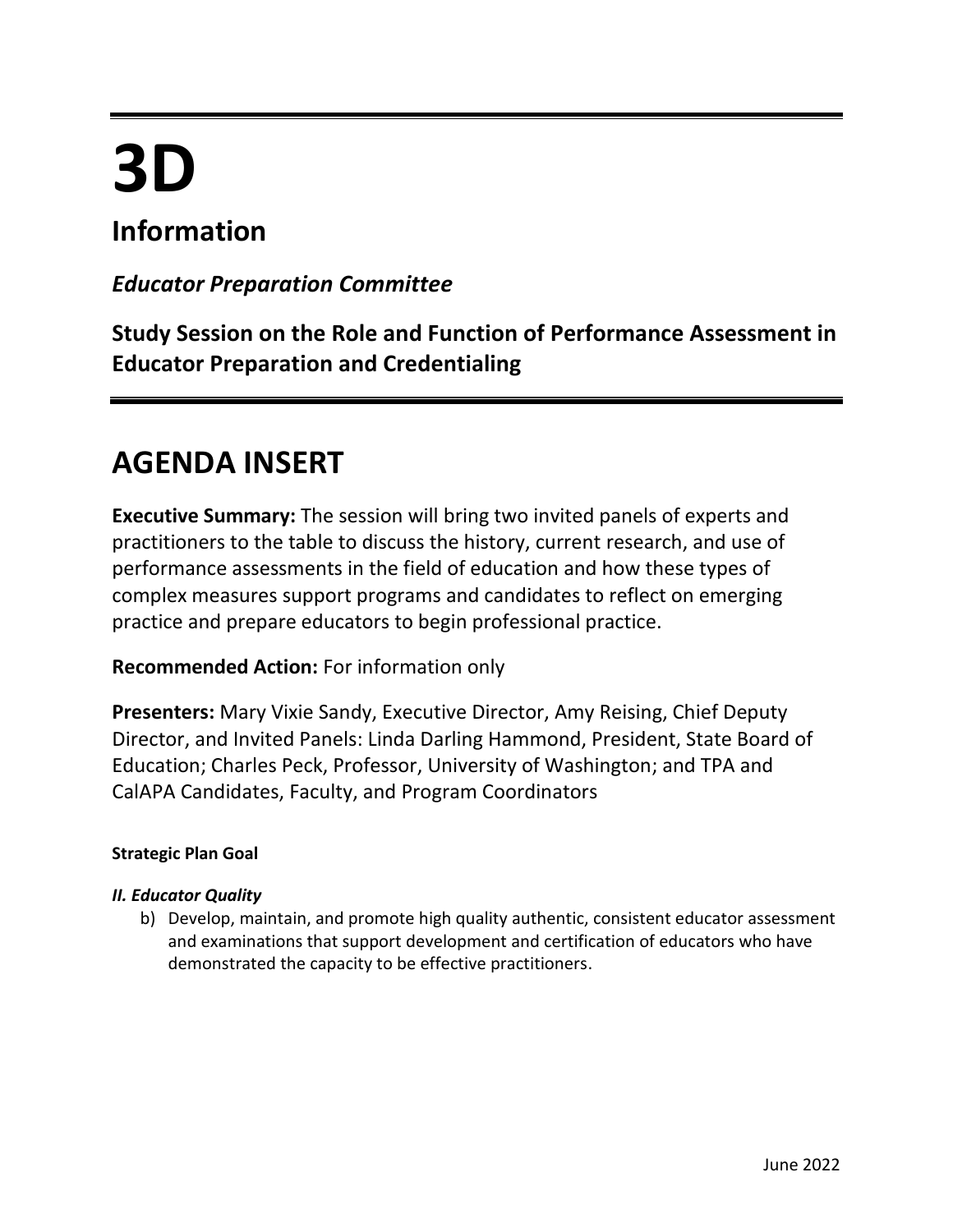## **Study Session on the Role and Function of Performance Assessment in Educator Preparation and Credentialing**

This study session will focus on the underlying theory of action of performance assessment in California. The first panel will include two distinguished researchers, Dr. Linda Darling Hammond, President, State Board of Education and Dr. Charles Peck, Professor, University of Washington. These presenters will provide the history of performance assessment, issues pertaining to establishing validity and reliability of performance assessments, what candidates and programs gain and are challenged by when engaging in performance assessment, and what the research provides in understanding the potential benefits and challenges in supporting educator and program development as well as the tensions experienced.

Following the first panel, a panel of seven educator practioners will discuss what they have gained and the tensions they have faced while implementing teacher and leader performance assessments. Candidates will speak to their first-hand experiences and share what they learned from these educative assessments and what they struggled with. They will speak to how, in their current employment, they apply what they learned. Program level faculty and administrators will speak to their experiences and the promise and challenges of performance assessment outcomes as they work to develop their programs to best serve candidates in preliminary educator programs.

| <b>Assessment</b> | <b>Name</b>             | <b>Title</b>                          |
|-------------------|-------------------------|---------------------------------------|
| CalTPA            | Terrelle Sales, Ph.D.   | <b>Assistant Professor of Teacher</b> |
|                   |                         | Education, Pepperdine                 |
| CalTPA            | Janel Richardson        | Digital Media Arts Teacher- Golden    |
| Candidate         |                         | Valley High School, William S. Hart   |
|                   |                         | Union High School District            |
|                   |                         | Single Subject from University of La  |
|                   |                         | Verne                                 |
|                   |                         | <b>CTE Credential from San Diego</b>  |
| Ed Sped           | Jennifer Kritsch, Ph.D. | Associate Professor of Education      |
|                   |                         | Director of Special Education, Point  |
|                   |                         | Loma Nazarene University              |

Panel Presenters are listed below: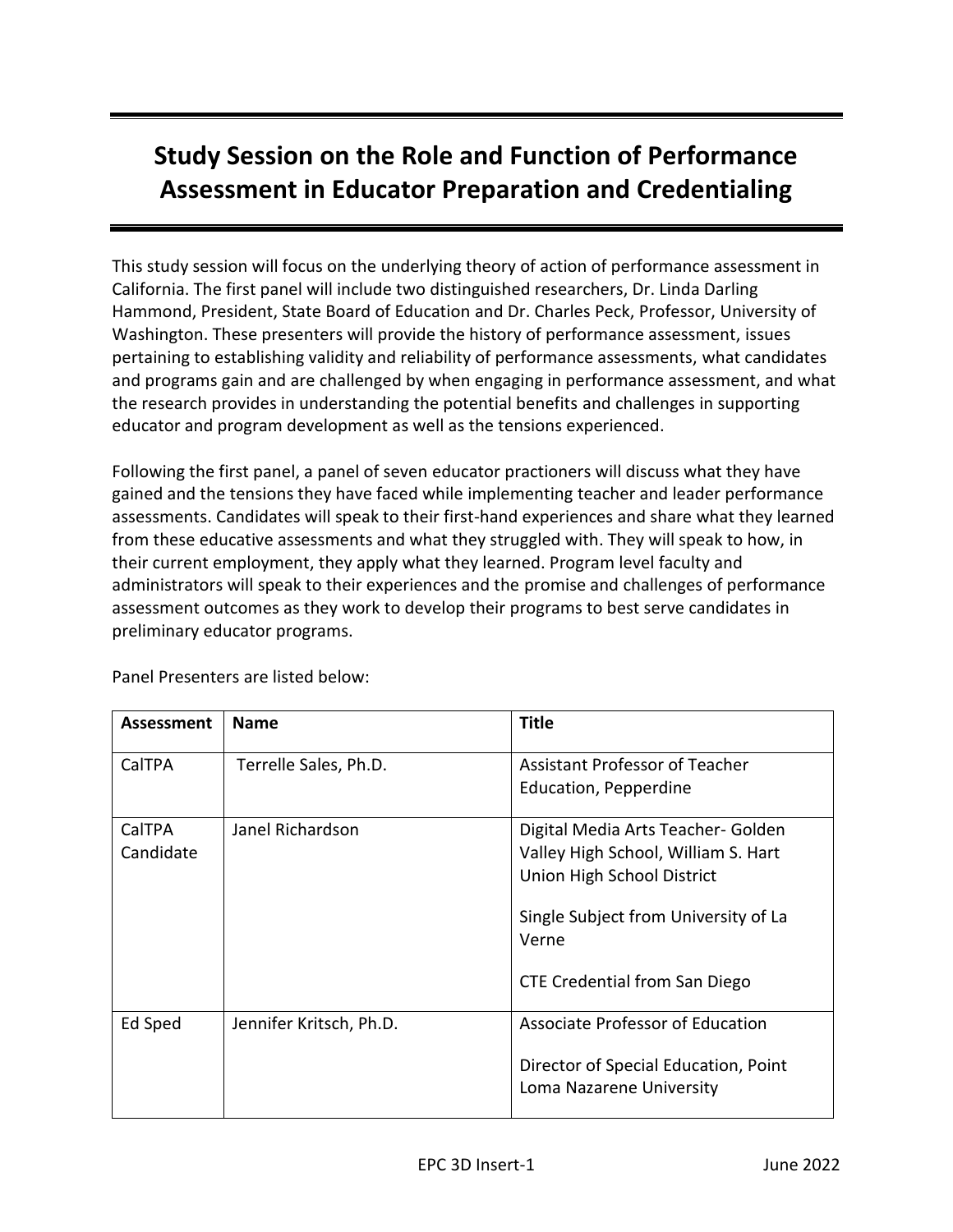| edTPA               | Brian Lim, Ph.D.                       | Professor, CSU Sacramento, College of<br><b>Education, Department of Teaching</b><br>Credentials                                                                                                                                  |
|---------------------|----------------------------------------|-----------------------------------------------------------------------------------------------------------------------------------------------------------------------------------------------------------------------------------|
| <b>FAST</b>         | Juliet Michelsen Wahleithner,<br>Ph.D. | Associate Professor, Literacy Education<br>Assistant Director, Teacher Education<br>Kremen School of Education and<br>Human Development<br>Director, San Joaquin Valley Writing<br>Project<br>California State University, Fresno |
| CalAPA              | Dr. L. Steven Winlock                  | Sacramento County Office of Education<br><b>Executive Director, School of Education</b>                                                                                                                                           |
| CalAPA<br>Candidate | Sumeet Singh                           | Math Teacher and Teacher Lead,<br>Monterey Trail High School, Elk Grove<br><b>USD</b>                                                                                                                                             |

For additional reading:

[Darling Hammond, L. \(2010\). Evaluating teacher effectiveness: How teacher performance](https://edpolicy.stanford.edu/sites/default/files/publications/evaluating-teacher-effectiveness_0.pdf)  [assessments can measure and improve teaching. Center for American Progress.](https://edpolicy.stanford.edu/sites/default/files/publications/evaluating-teacher-effectiveness_0.pdf)

Parents, practitioners, and policymakers agree that the key to improving public education in America is placing highly skilled and effective teachers in all classrooms. Yet the nation still lacks a practical set of standards and assessments that can guarantee that teachers, particularly new teachers, are well prepared and ready to teach. This report discusses a promising approach to the question of how to measure teacher effectiveness. Specifically, it describes the ways in which assessments of teacher performance for licensing and certification can both reflect and predict teachers' success with children so that they can not only inform personnel decisions, but also leverage improvements in preparation, mentoring, and professional development. It outlines progress in the field of teacher assessment development and discusses policies that could create much greater leverage on the quality of teacher preparation and teaching than has previously existed in the United States.

Peck, C. A., Young, M. G., & Zhang, W. (2021). Using teaching performance assessments for [program evaluation and improvement in teacher education. National Academy of Education](https://naeducation.org/wp-content/uploads/2021/11/Revised-Final-pp-for-NAEd-EITPP-Paper-6-Peck_Young_Zhang.pdf)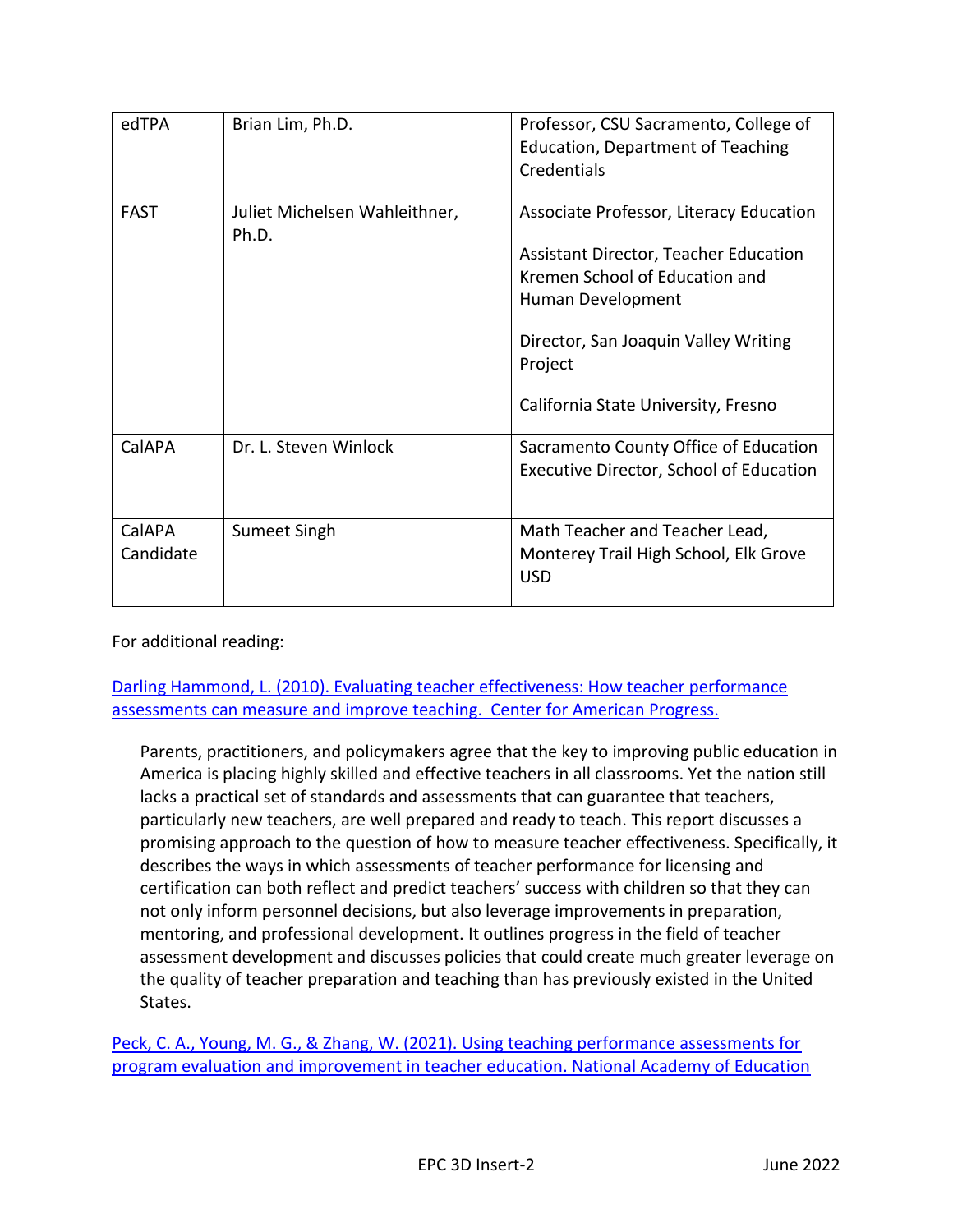#### [Committee on Evaluating and Improving Teacher Preparation Programs. National Academy of](https://naeducation.org/wp-content/uploads/2021/11/Revised-Final-pp-for-NAEd-EITPP-Paper-6-Peck_Young_Zhang.pdf)  [Education.](https://naeducation.org/wp-content/uploads/2021/11/Revised-Final-pp-for-NAEd-EITPP-Paper-6-Peck_Young_Zhang.pdf)

In this paper we examine the uses of teaching performance assessments (TPAs) as resources for learning, program evaluation, and improvement in teacher education. In undertaking our review, we take note of our positionality as practitioners within the field of educator preparation. Our professional work as educators is carried out largely at the program level, inside the practical dilemmas of policy and practice that emerge as we attempt to use the TPA tools described in this paper. Our review is intended to be of value to policymakers, faculty, and academic leaders as they navigate the challenges and opportunities of using TPAs as resources for improving the work of teacher preparation.

#### [Peck, C.A., Singer-Gabella, M., Sloan, T., and Lin, S. \(2014\). Driving Blind: Why we need](https://www.researchgate.net/profile/Charles-Peck-3/publication/269556831_Driving_Blind_Why_We_Need_Standardized_Performance_Assessment_In_Teacher_Education/links/5820aa0208ae40da2cb4f4b9/Driving-Blind-Why-We-Need-Standardized-Performance-Assessment-In-Teacher-Education.pdf?_sg%5B0%5D=started_experiment_milestone&origin=journalDetail)  [standardized performance assessment in teacher education. Journal of Curriculum and](https://www.researchgate.net/profile/Charles-Peck-3/publication/269556831_Driving_Blind_Why_We_Need_Standardized_Performance_Assessment_In_Teacher_Education/links/5820aa0208ae40da2cb4f4b9/Driving-Blind-Why-We-Need-Standardized-Performance-Assessment-In-Teacher-Education.pdf?_sg%5B0%5D=started_experiment_milestone&origin=journalDetail)  [Instruction, Vol. 8 No. 1, pp 8-30.](https://www.researchgate.net/profile/Charles-Peck-3/publication/269556831_Driving_Blind_Why_We_Need_Standardized_Performance_Assessment_In_Teacher_Education/links/5820aa0208ae40da2cb4f4b9/Driving-Blind-Why-We-Need-Standardized-Performance-Assessment-In-Teacher-Education.pdf?_sg%5B0%5D=started_experiment_milestone&origin=journalDetail)

In this article we argue that standardized teaching performance assessments (TPAs) offer a uniquely valuable resource for learning and improvement of practice in teacher education. The affordances of TPAs as opportunities for learning are identified at four levels, including those for teacher candidates, individual faculty, organizational learning at the program level, and organizational networks that span program boundaries. We conclude that TPAs can provide motivation and direction for continuous program improvement efforts, contribute to the development of a common and concrete language of practice, and accelerate the professionalization of teaching.

Peck, C.A., Gallucci, C., and Sloan, T. (2010). Negotiating Implementation of High-Stakes Performance Assessment Policies in Teacher Education: From Compliance to Inquiry. Journal of Teacher Education XX(X), pp 1-13.

Teacher education programs in the United States face a variety of new accountability policies at both the federal and the state level. Many of these policies carry high-stakes implications for students and programs and involve some of the same challenges for implementation as they have in the P-12 arena. Serious dilemmas for teacher educators arise in these contexts, as compliance with prescriptive state mandates is often interpreted by faculty to signify a demoralizing loss of program autonomy and integrity, whereas noncompliance may result in loss of program accreditation. The authors describe how one teacher education program negotiated these dilemmas in a fashion responsive to local values and concerns while also meeting state requirements. Results are discussed in terms of tensions between (a) policy goals seeking alignment and coherence across institutions of higher education and (b) motivational conditions likely to engage faculty in the difficult work of programmatic renewal and change in teacher education.